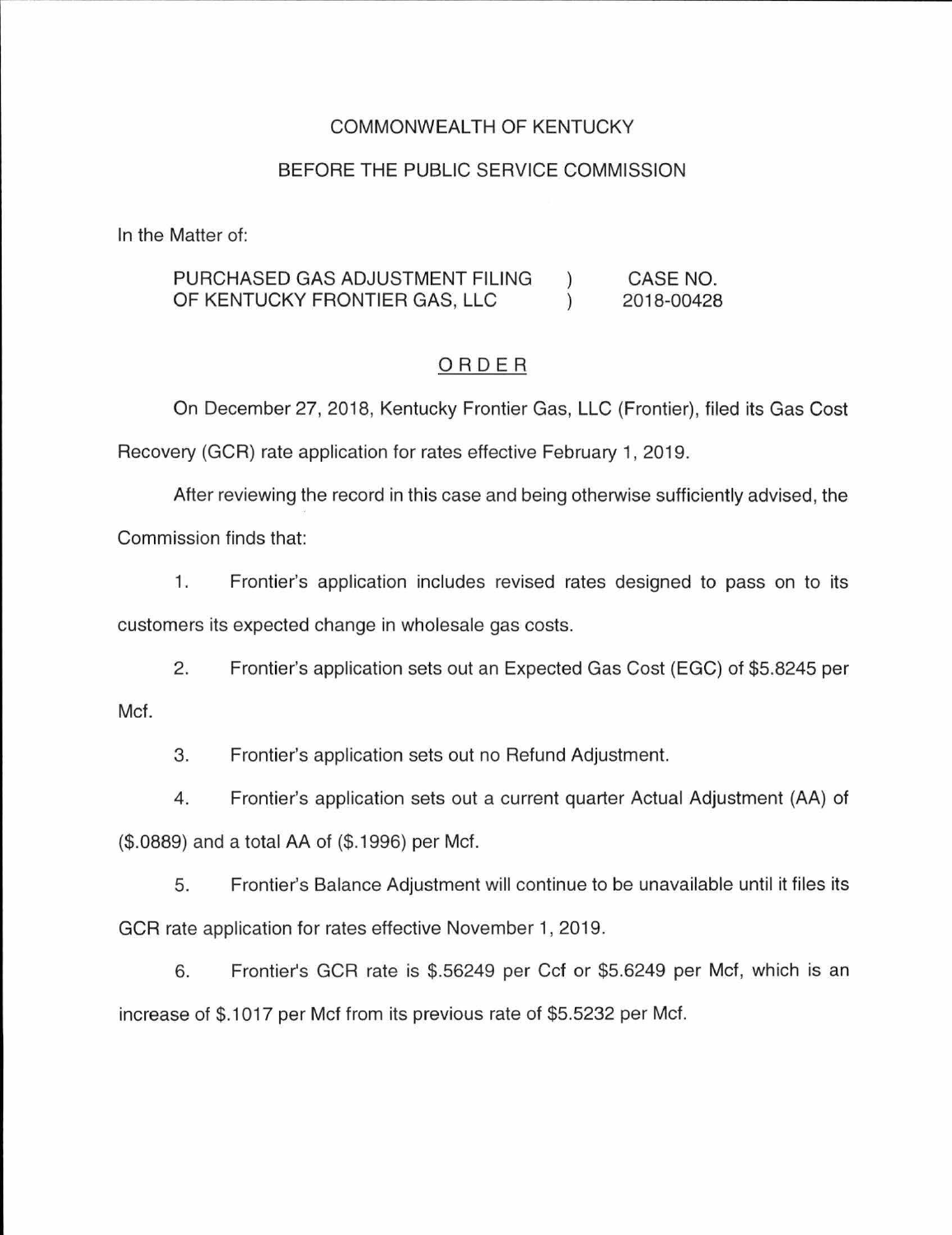7. Consistent with the Final Order in Case No. 2018-00119,<sup>1</sup> Frontier should continue to add the following gas cost reconciliation rates to the GCR rates for customers in the indicated service areas through April 30, 2019:

Frontier: \$.0285 per Met

Public: (\$.2334) per Met

8. The rates as set forth in the Appendix to this Order are fair, just, and reasonable, and should be approved for service rendered by Frontier on and after February 1, 2019. Frontier should separately reflect on each customer's bill the gas cost reconciliation rate applicable to the customer's service area.

IT IS THEREFORE ORDERED that:

1. The rates proposed by Frontier and set forth in the Appendix to this Order are approved for final meter readings by Frontier on and after February 1, 2019.

2. Each customer's bill shall separately reflect the approved gas cost reconciliation rate applicable to the customer's service area.

3. Within 20 days of the date of entry of this Order, Frontier shall file with this Commission, using the Commission's electronic Tariff Filing System, revised tariff sheets setting out the rates approved herein and reflecting that they were approved pursuant to this Order. The individual gas cost reconciliation rates for Frontier and the former Public system shall be included in the compliance tariffs.

4. This case is closed and removed from the Commission's docket.

<sup>&</sup>lt;sup>1</sup> Case No. 2018-00119, Purchased Gas Adjustment Filing of Kentucky Frontier Gas, LLC. (Ky. PSC Apr. 12, 2018).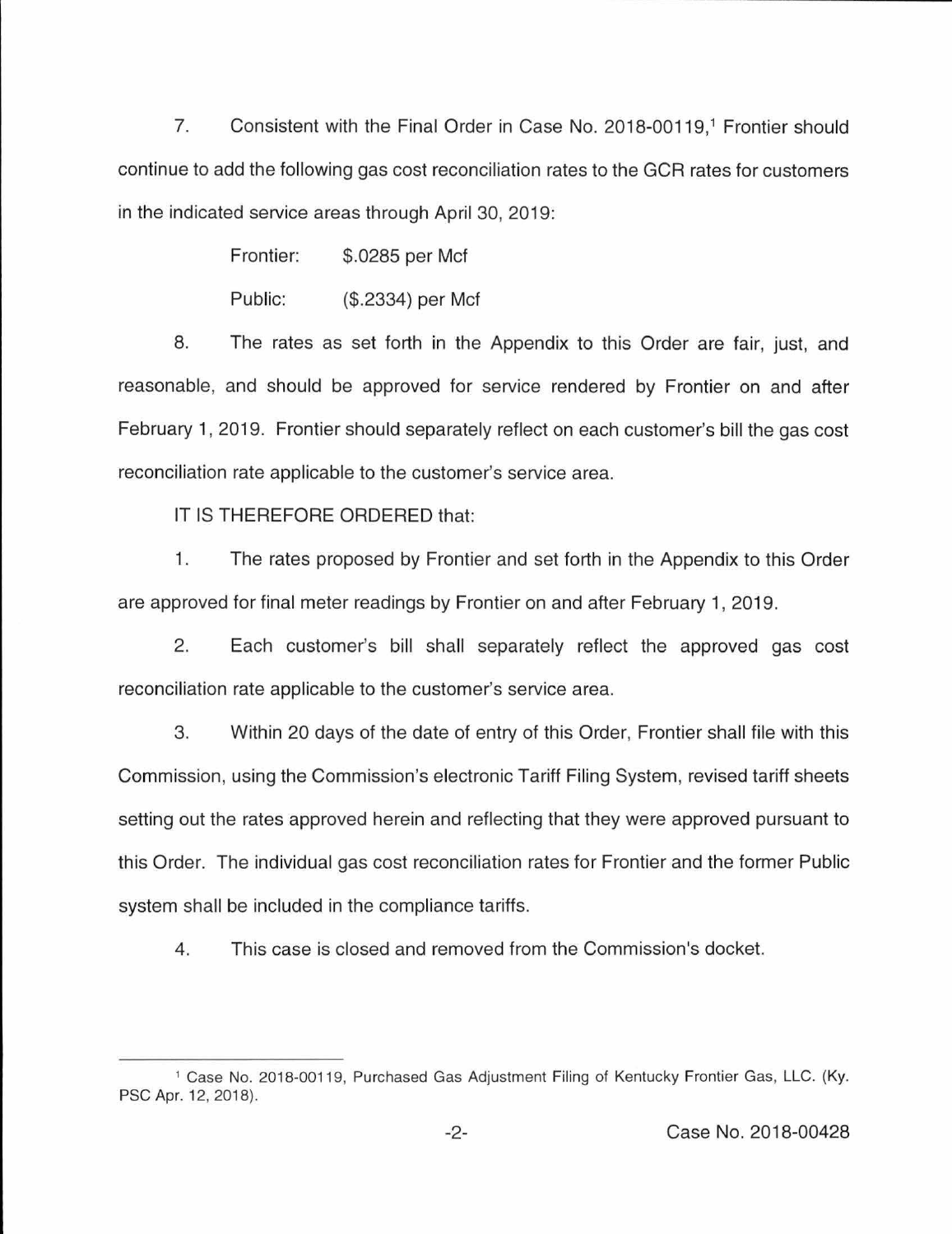By the Commission

|  |  |  | <b>ENTERED</b>                               |
|--|--|--|----------------------------------------------|
|  |  |  | JAN 17 2019                                  |
|  |  |  | <b>KENTUCKY PUBLIC</b><br>SERVICE COMMISSION |

ATTEST:

Steven R. Punse

Case No. 2018-00428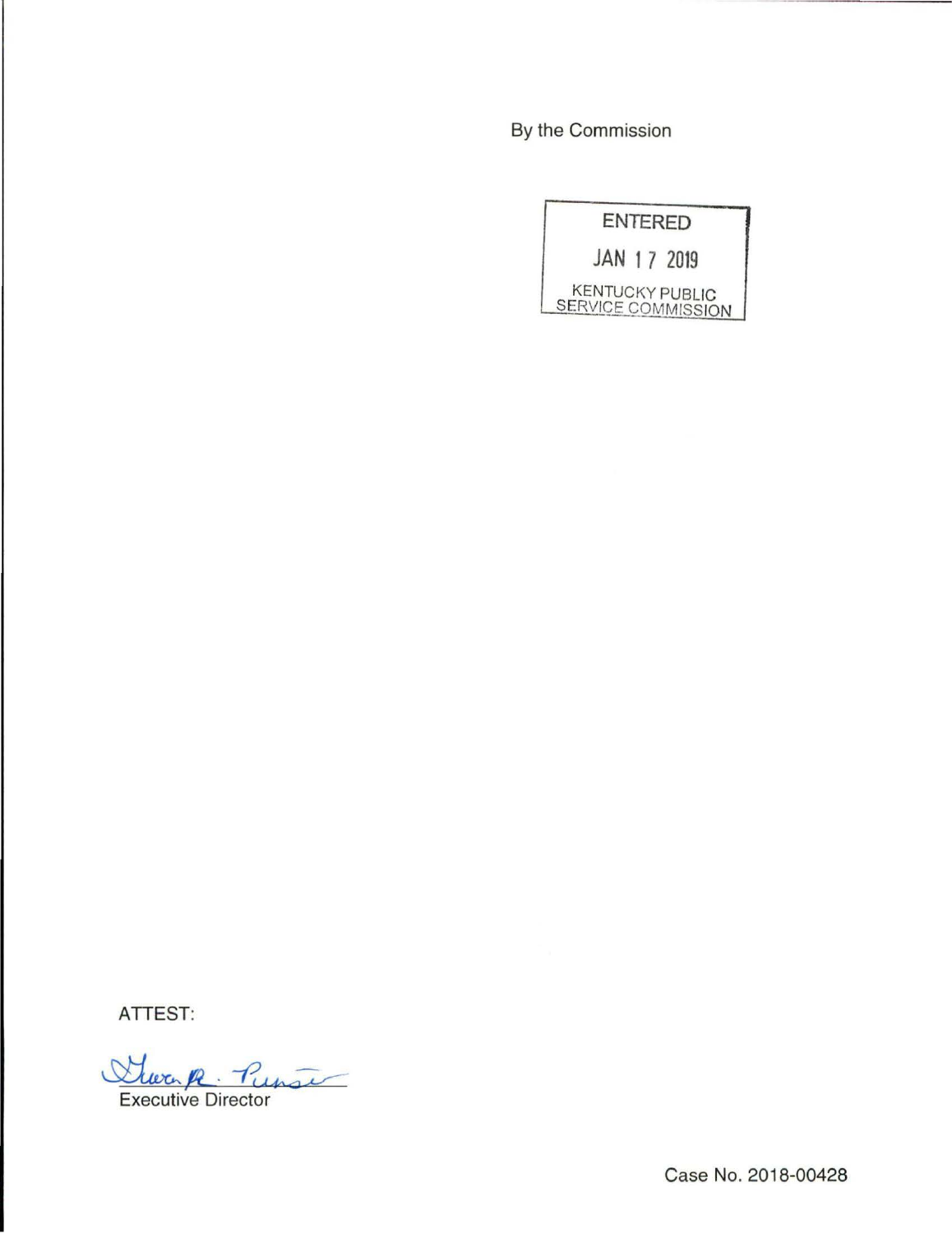## APPENDIX

# APPENDIX TO AN ORDER OF THE KENTUCKY PUBLIC SERVICE COMMISSION IN CASE NO. 2018-00428 DATED **JAN 1 7 2019**

The following rates and charges are prescribed for the customers in the area served by Kentucky Frontier Gas, LLC. All other rates and charges not specifically mentioned herein shall remain the same as those in effect under the authority of the Commission prior to the effective date of this Order.

#### Gas Cost Recovery rate

The Gas Cost Recovery rate shall be \$.56249 per Ccf for service rendered on and after February 1, 2019.

For customers in the indicated service areas the following volumetric charges shall be added through April 30, 2019:

Frontier: Public:

\$.00285 per Ccf (\$.02334) per Ccf